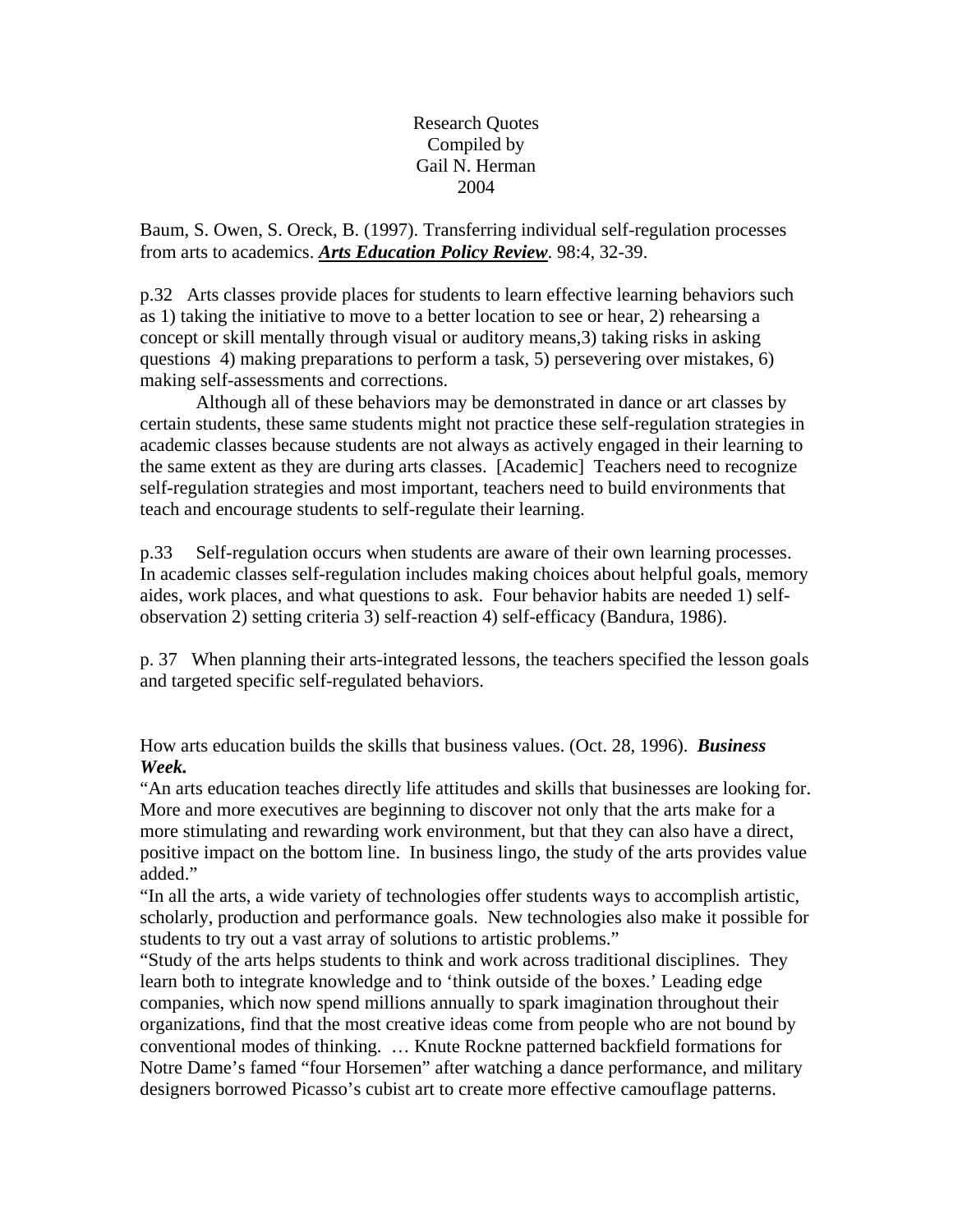Root-Bernstein, R.S. & Root-Bernstein, M. (January 14, 2000). Learning to think with emotion. *The Chronicle of Higher Education.* p. 64.

"No scientist thinks in words. Nor, it turns out, do most creative people in any discipline."

For many authors, writing comes not form verbal formulations but, as Isabel Allende says, from " somewhere in my belly." Gary Snyder says writing tarts with " visualizing and revisualizing." And Stephen Spender speaks of manipulating the "logic of images"

New ideas, however, originate in nonlogical and nonverbal modes that are translated only later into symbolic languages. By slighting those preverbal forms of thinking, we stifle the inventive capacities of many students.

Students should practice and master different kinds of thinking. For instance, to enhance understanding of the mathematics of physics, the physicist and amateur actor Jacob Shaham suggested having students treat equations as if they were the text of a play, and learn how to act them out. Just as Shakespeare's or Brecht's lines are cryptic abstractions of actions and events that can be brought to life only by staging them, equations and natural processes also can be dramatized.

The entomologist Catherine Bristow teaches by means of classroom theatre how DNA produces proteins, allowing students access to the interior worlds frequented by McClintock and Lederberg.

McClintock revealed "I found that the more I worked with them the bigger and bigger [they] got, and when I was really working with them I wasn't outside, I was down there. I was part of the system." Joshua Lederberg, another Noble laureate, stressed the importance of learning how "to become an actor in a biological process, to know how [to] behave as if I were a chromosome."

Einstein wrote about mental experiments involving visual images and muscular feelings.

"Specialists in each discipline should agree to use a common language for describing thinking, pointing out where they use various mental tools in their work. Using terms such as "empathizing" or Imaging" in every class would automatically build transdisciplinary bridges. Such bridges could be broadened if, in addition, teachers explicitly stated that those imaginative thinking tools can be used to understand anything.

Provide them with a rich repertoire of mental tools, such as imaging, abstracting, empathizing, or play-acting, kinesthetic thinking, analogizing, and modeling; and second, train them in skills needed to translate what they learn through those tools into formal, symbolic languages such as words, dance, music, or mathematics.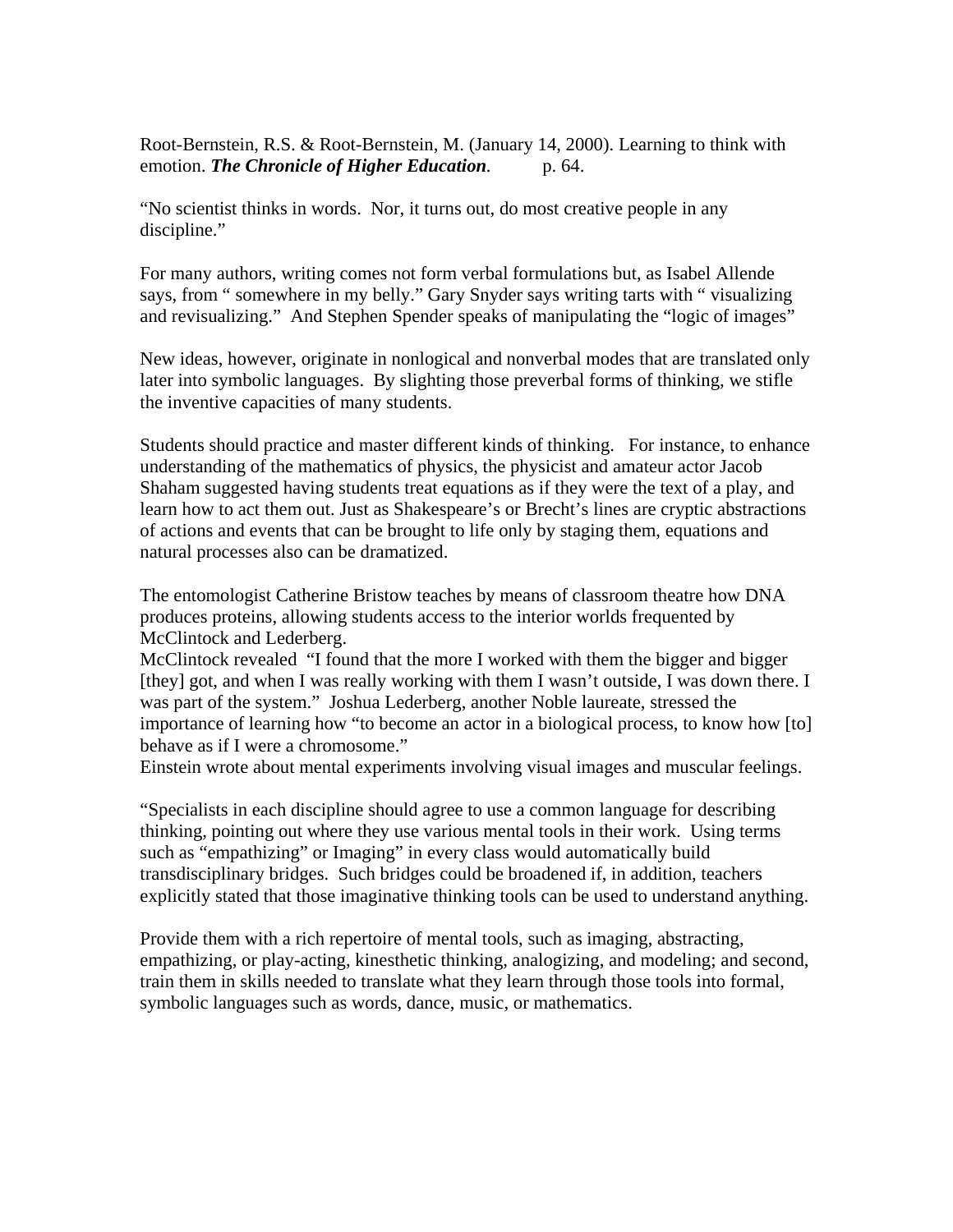Colwell, R. (Mar/Apr, 1998). Preparing student teachers in assessment. *Arts Education Policy Review. 99:4, 29-36*

p. 29 The importance of assessment and evaluation activities is not related to a conservative or liberal agenda, nor is it dependent on whether the teacher emphasizes process or product. Both process and product have to be judged before the excitement that results from effective teaching and substantive learning strikes the conservative or liberal constituent. Rationalizing change, estimating what really is happening in a student's life, and describing intents and experiences are poor substitutes for the objective assessment, the changed behavior, the confident attitude, the commitment and passion for the arts that can be documented through interesting use of assessment tools that provide clear and understandable evidence of accomplishments.

p. 34 Any assessment model will fail if the purpose of the instruction remains unclear- a goal should not be "to get better."

[Perhaps one could use the following: Unobtrusive measures Embedded curricular evaluation Rubrics Questioning developed by Kay Hamblen]

Hamblen, K.A. (1984) An art criticism questioning strategy within the framework of Bloom's taxonomy. **Studies in Art Education**. 26:1, 41-50.

p. 35 Problem solving is seldom the best way to teach in arts education; modeling is both quicker and more lasting if the model can then be practiced sufficiently to become a habit. Habits are an overlooked but important goal.

Lewis, A. C. (Jan. 1999). Arts "report card." *The Education Digest.* 64:5, 69-70.

p. 69 The National Center for Education Statistics (NCES) has released the findings from the first national assessment in this area [arts], based on eighth –graders' responses and performance results in almost 270 schools.

The assessment analyzed performance in the arts in terms of three processes: responding to works of art, creating or generating original art, and performing or re-creating existing works of art.

 $6.00 S's$ 

The assessment found that few eighth-grade students achieved high scores on the more challenging parts of the arts exercises.

In visual arts, for example, students were asked to give their impressions, identify and describe aspects of, and tell the story of a famous collage by artist Romare Bearden. In theater, students were shown a film clip and asked to identify the effect the camera was trying to make. They also worked in pairs to perform a reading of a scene from a play.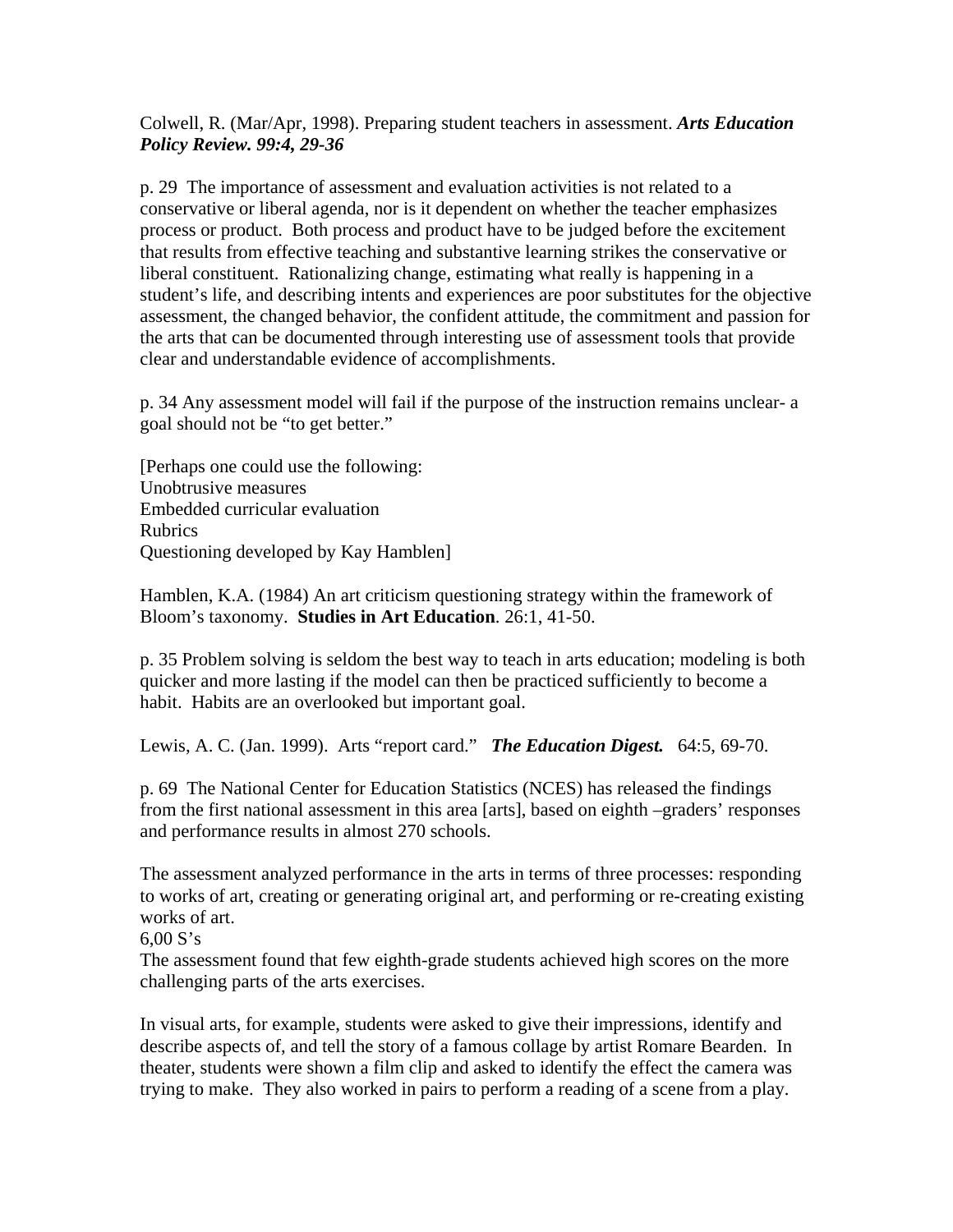Funded by NEA with NCES.

Bonbright, J.M. & McGreevy-Nichols, S. (Jul/Aug 1999). NAEP and dance: On contextual data, process, and problems in dance assessments, and recommendations for the field. *Arts Education Policy Review.* 100:6, 27-32.

According to the National Center for Education Statistics Fast Response Survey System documents of both the 1995 and the 1997 surveys "(1) only 7 percent of dance instruction is taught by full-or part-time dance specialists. (2) 57 percent of elementary students and 80 percent of eighth grade students do not receive instruction in dance and (3) more physical education teachers are instructing dance in elementary school (36 percent) than in eighth grade (25 percent)."

"According to the Arts Report Card, 1. In dance, 7 percent of instruction in elementary schools and the eighth grade is taught by full-time and part time dance specialists, and 10 percent of schools report following a state or district curriculum in dance."

This contrasts to music in which "91 percent of instruction is taught by full-time and parttime music specialists, and 72 percent of schools report following state or district curricula in music.

Tests were standardized so all students were given the same opportunities under the same circumstances.

"Students observed the same videotaped dance performances and answered written questions about them. The videotape was shown twice, and the students were asked to analyze, describe, and identify different aspects of the dance. Questions consisted of five to six multiple-choice questions and five to seven constructed-response (short or extended written response) questions.

The "National Assessment of Educational Progress (NAEP) developed separate standardized performance blocks for the creating tasks and the performing tasks. Different standardized warm-ups were developed for the creating tasks and for the performing tasks, depending on the focus of study in the respective blocks. Dance educators and professional dancers were trained to administer standardized scripts and warm-ups and to guide students through the performing and creating blocks. Live demonstrations helped students to understand and learn movement and increased students' comfort level with dancing in an unfamiliar context."

## Difficulties in Assessment:

p. 27 Videotaping "(a) the presence of the camera may alter student response; (b) nuances or subtle movements and expressions may be lost in the translation from three to two dimensions; and (c) it is difficult to position the video camera to accurately see andrecord the students throughout the entire exercise even when dance space is restricted. Accurate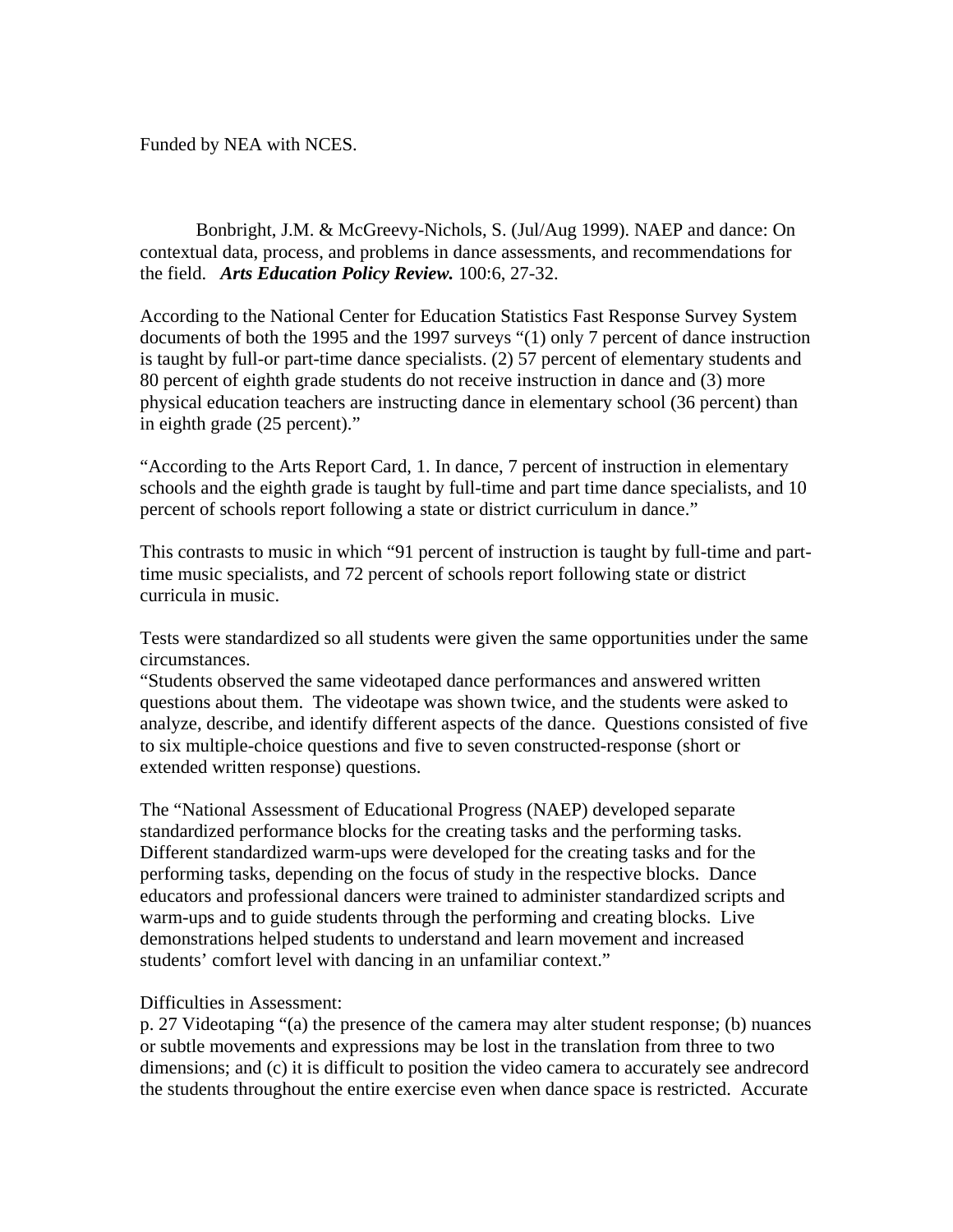observations and subsequent scoring are often difficult when the elements of dance (time, energy, and space), movement, and pathways are reduced from three-to two0dimensional viewing."

Rubrics. Developing rubrics to score videotaped performances as well as written and constructed responses presented numerous challenges.

Time and Space for Assessments

Next assessment + 2007

Questions still remain:

- 1) Are we measuring what we want to measure?
- 2) Were the questions asked important to the overall content?
- 3) As a whole, do the questions adequately represent an overall knowledge of dance?
- 4) Were the questions too easy? Too difficult/
- 5) Did students have to use dance knowledge or kust common sense? Are some answers too obvious?
- 6) What other innovative means can we employ to test content, skills, and knowledge in state assessments with perhaps more limited human and financial resources?

Value of the Assesments to the Field of Dance:

What is tested is valued, and what is valued is tested.

The NAEP assessments, developed by dance educators in cooperation with assessment experts, provide a solid framework for testing content, skills, and knowledge through the processes of creating, performing, and responding in the discipline of dance.

States, districts, and schools can use the released tasks to assess their students, or they can use them as examples to stimulate other ideas for developing their own assessments.

Classroom teachers can use released tasks to determine if their students are receiving a balanced dance education and grasping content.

Other remaining Questions:

Where does dance belong in the curriculum?

What constitutes dance education? Is it technique classes, composition, creative process, folk dancing, line dancing, jazzercise, cheerleading, drill team? What is sufficient time? 30 minutes or 2 hours per week.

Dance educators should improve instruction in dance by encouraging colleges, universities, and cultural organizations to cooperate with local school systems.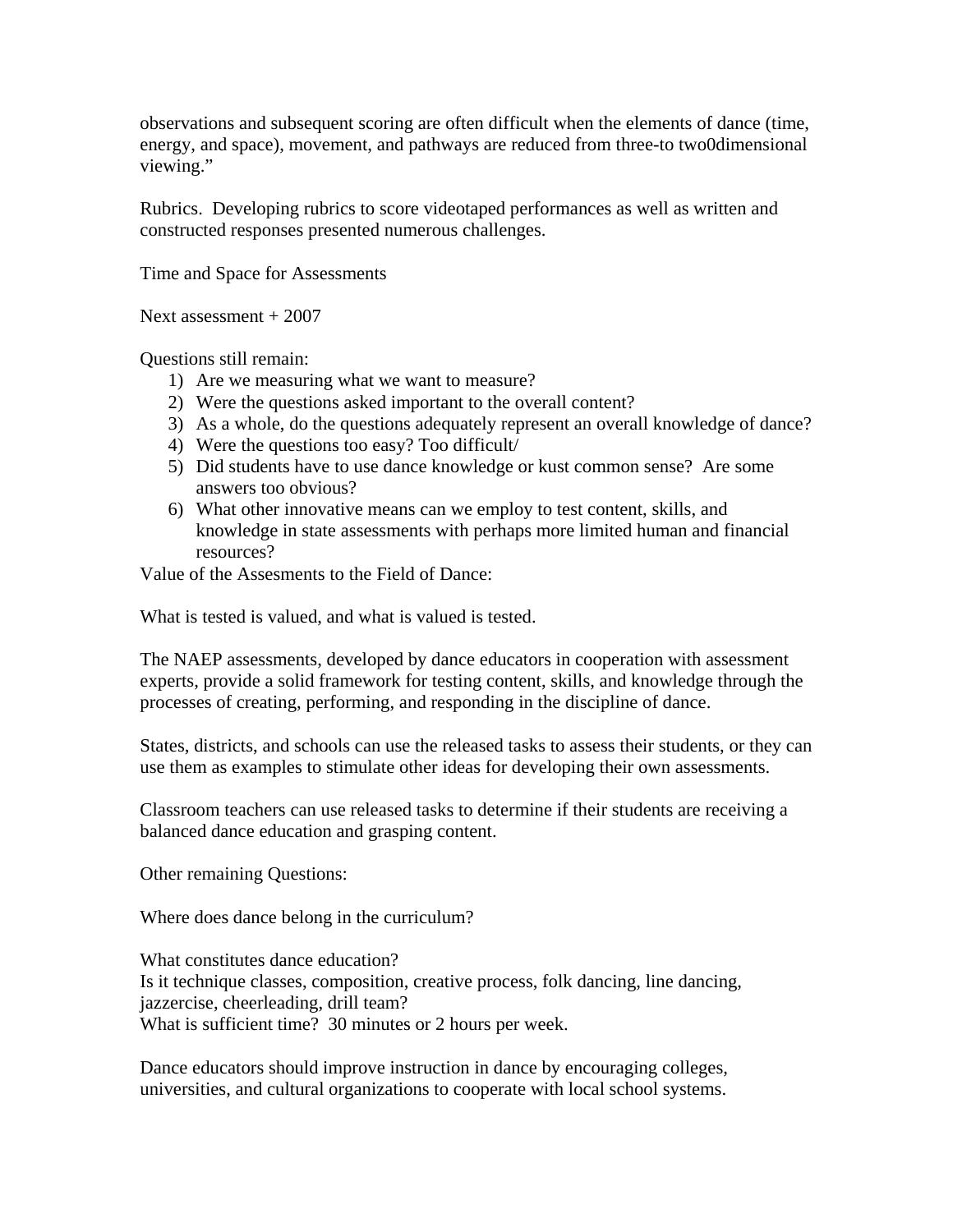The discipline of dance will be assessed as an art form in the year 2007 or before.

Stankiewicz, M.A. (Sep/Oct 1999). Spinning the arts NAEP. *Arts Education Policy Review.* 101:1, 29-32.

Laura Chapman (1982) reported that nine-year-olds who scored above the national average in the first assessment were generally white children, living in big cities, whose parents had some college education.

International art educators imbued with expressionist aesthetic beliefs and child centered ideologies of art education seemed to respond unfavorably to this latest American aberration – assessment of student learning in art.

Sylwester, R. (Nov., 1998). Art for the brain's sake**. Educational Leadership.** 56:3, 31- 35.

"The arts.language, and mathematics have important biological values in themselves, beyond their marvelous interactive properties.

"Must math also then enhance music to remain in the curriculum?

"Within the same student brain, however is another set of neural systems that processes music forms distinct from language.

"Are our innate music networks [in our brains] something like unwanted tonsils or appendix tissue to be removed rather than to be understood and enhanced?

"Elevated serotonin levels are associated with high self esteem and social status, and reduced serotonin levels, with low self-esteem and social status. In motor terms, low serotonin levels cause the irritability that leads to impulsive, uncontrolled, reckless, aggressive, violent, and suicidal behavior (Sylwester, 1997). This knowledge about serotonin suggests that good school arts and physical education programs can play an important role in developing the fine motor control that allows youngsters to discover how remarkable the human body is….

"Our culture spends heavily to develop and appreciate virtuosity in aesthetic movement patterns- sports, concerts, theatre, dance. Scientists now know that the initial instruction for many such abilities must begin early, and we can argue that it shouldn't depend entirely on parental ability to finance private lessons if our entire culture benefits from the abilities.

"One marvelous aspect of the arts is that they cognitively stimulate both those who do them and those who observe others do them.

"The arts may provide another important cognitive service, however. We have multiple neural systems to process emotion and intelligence, and some may infrequently activate in real life. The arts (and probably our dreams) help maintain the strength of such systems by activating them in stimulating pretend situations during periods when real life